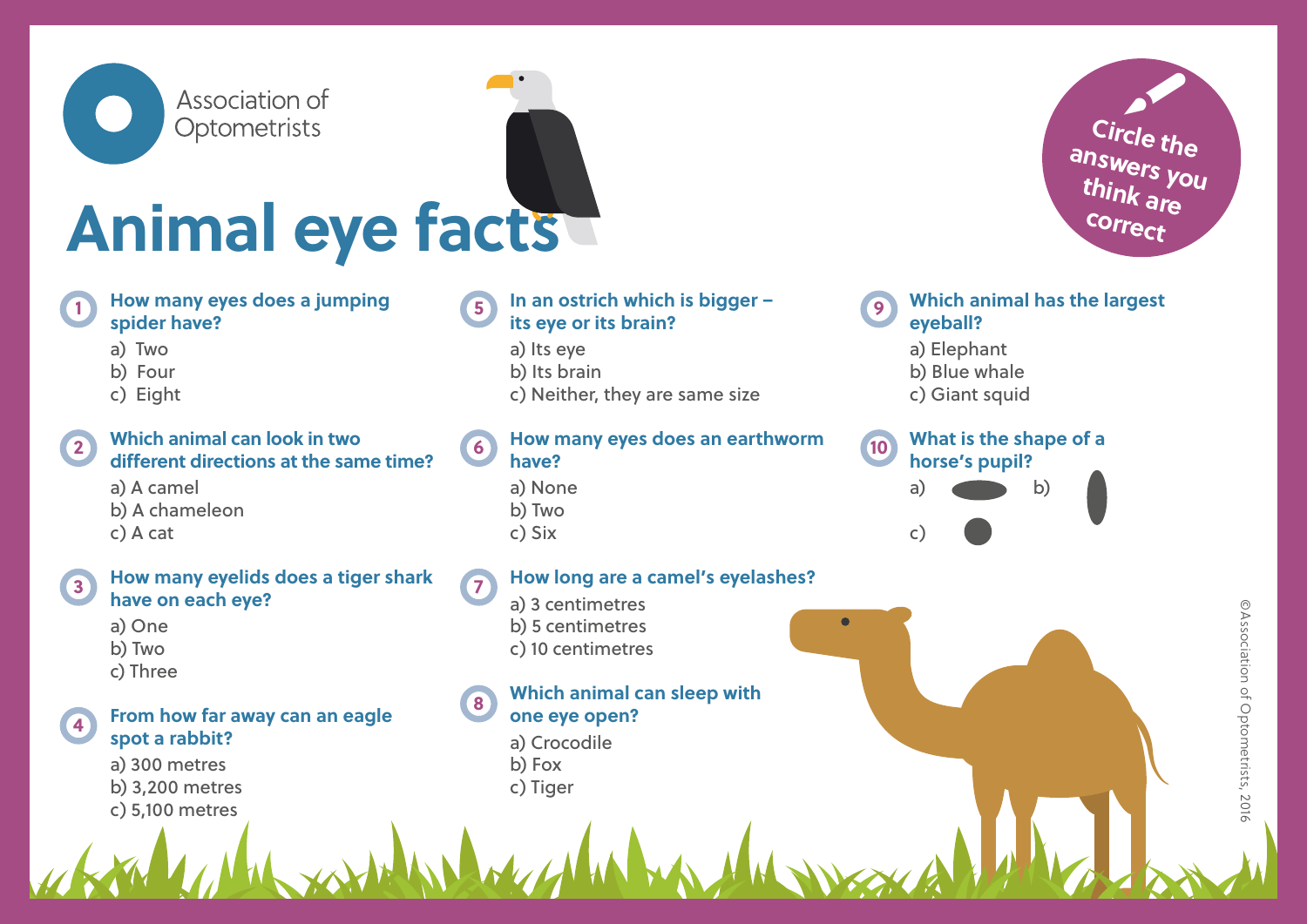

# **Animal eye facts**



# **How many eyes does a jumping spider have?**

## **c) Eight**

Jumping spiders have eight eyes like most spiders, four on its face and four on the top of its head. Although some spiders can only see the difference between light and shadow, jumping spiders are believed to have excellent eyesight.

# **Which animal can look in two different directions at the same time?**

# **b) A chameleon**

A chameleon can look in opposite directions at the same time! Each eye can move separately from the other one, allowing the chameleon to observe two different objects at the same time without moving its head.

**3**

**4**

**2**

# **How many eyelids does a tiger shark have on each eye?**

# **c) Three**

Tiger sharks have three eyelids on each eye. The upper and lower lids, which don't fully close over the eye, and a third inner lid which slides horizontally to protect the eyes, especially while biting prey and eating. Other animals that also have a third eyelid include chickens and hares.

# **From how far away can an eagle spot a rabbit?**

# **b) 3,200 metres**

Eagles can spot a rabbit from over three kilometres away. Their eyes have special retinas that allow them to see almost eight times better than humans and help them see small rodents from high above, thus the expression 'to have an eagle eye'!